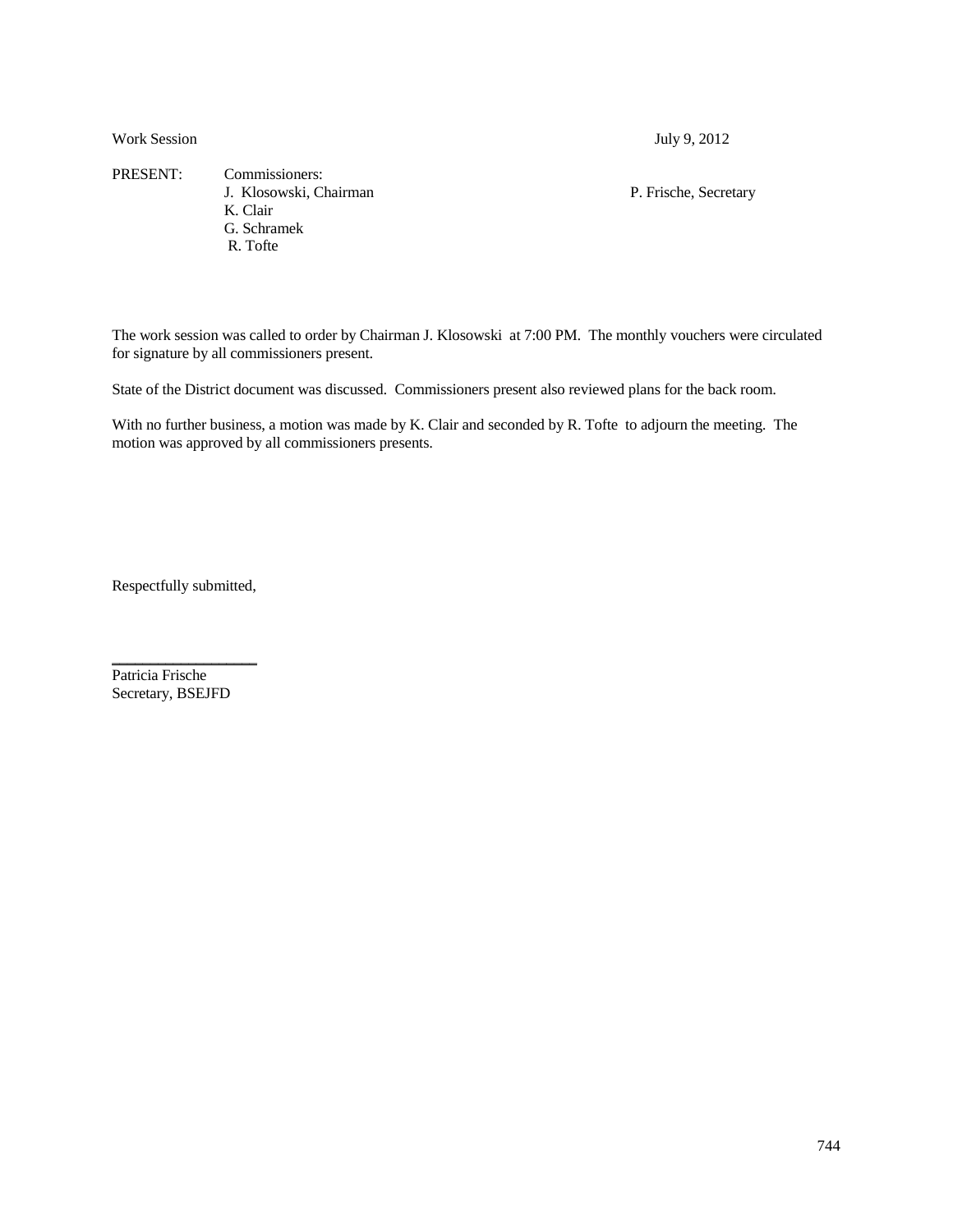Regular Meeting July 11, 2012

.

PRESENT: Commissioners:

 P. Frische, Secretary K. Clair M. Liguori, Counsel R. Tofte M. Miller, Treasurer G. Schramek Chief D. O'Hara 1st Asst.Chief Rieg 2 2<sup>nd</sup> Asst Chief Ratajack Pres. V. Butler

The meeting was called to order by Chairman J. Klosowski at 7:00 PM.

A **MOTION was** made by J. Klosowski and seconded by R. Tofte to approve the minutes of the May 09 meeting The motion was approved by all commissioners present (T. Palmer, K. Clair absent

A **MOTION was** made by K. Clair and seconded by R. Tofte to approve the minutes of the June meeting The motion was approved by all commissioners present.

After reviewing all the bills presented by the treasurer, a **Motion** was made by K. Clair and seconded by G. Schramek to approve payment for all bills. The motion was approved by all commissioners present. Vouchers included voucher #'s 07 01 to 07 58, A200 totaling \$3,962.74, A400 \$60,073.80 and A900 totaling \$45,000.00.

M. Miller stated that she has been advised by the auditors that the capital reserve fund may not be used for the blacktop. It may be beneficial to establish another account (A second capital reserve fund) to pay for emergency type repairs. There is already a capital reserve fund for equipment. The auditors will be invited to the next meeting. Discussion also took place regarding the awarding of raises in August.

A letter was read from Michael Miller who states he resides in Brewster. A copy of his driver's license was attached showing his address at 315 Tonetta Lake Rd.

Chief O'Hara states his computer is up and running.

Regarding the Main Station, K. Clair stated the weeds have been cut and the flower bed is completed. Lighting in the basement has to be upgraded. The generator has been fixed by Southeast Mechanical. The bids on the drain at Station 1 are still forthcoming.

K. Clair states that equipment damaged in the storage unit fire has been ordered. Scott Packs are completed. Air bottles are going out for hydrotesting The Fire Prevention Open House will be October 14 beginning at noon. R.Tofte stated the sweatshirts are being ordered tomorrow

K. Clair stated that, in regard to insurance claims, D. Pascale had submitted a workers' comp claim that was missing information and will be resubmitted.

M. Liguori states he has drafted a workplace violence and sexual harassment policy. He is condensing the document to be put in a three ring binder. Discussion took place regarding the age limitation currently imposed on drivers. He is researching case law regarding this. The next hearing date on the Michael Miller case is July 29.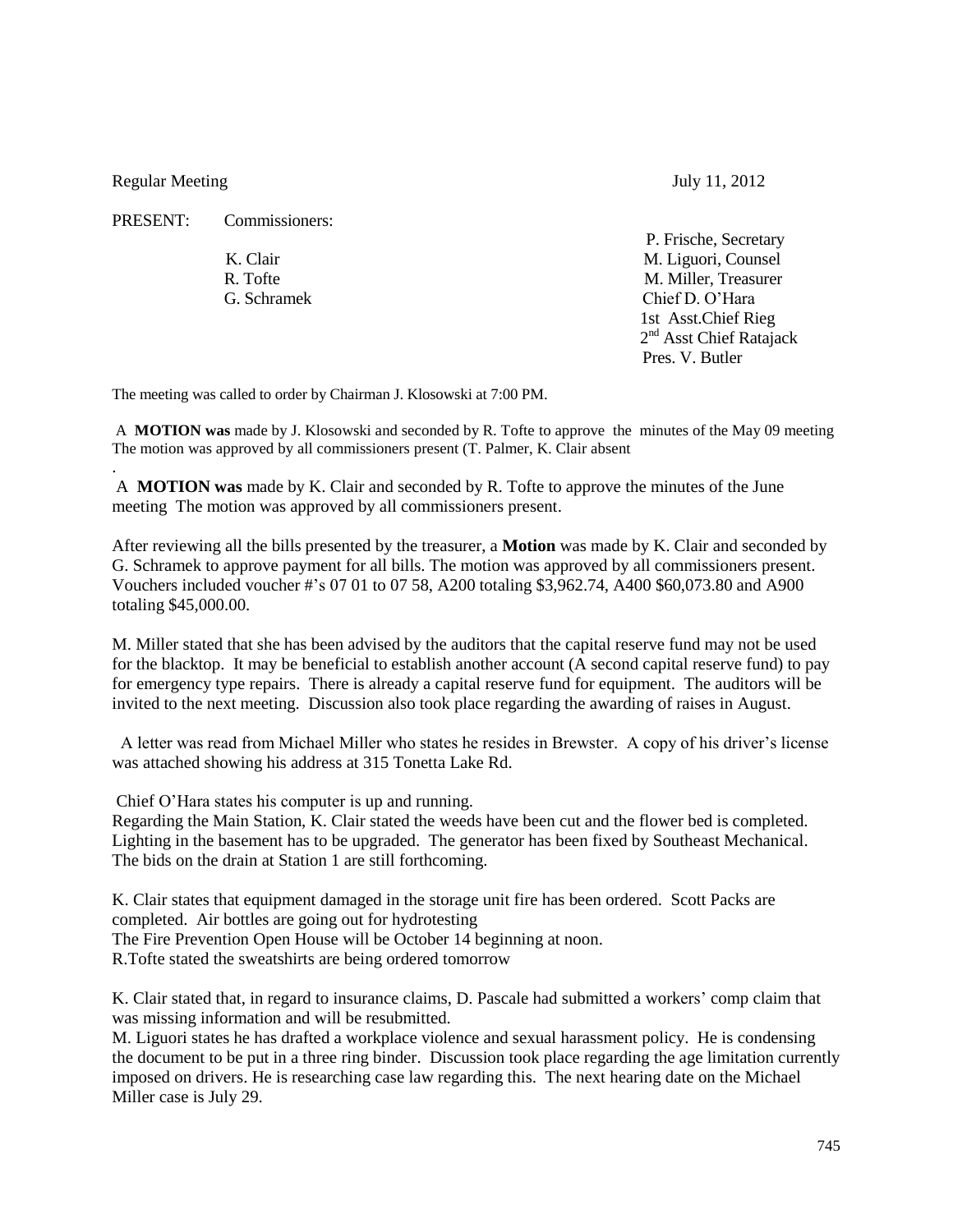Regarding LOSAP, R. Tofte states that the insurance company suggested that there should be two administrators. Apparently there are issues with some members not receiving payment and some receiving the wrong amount.

R. Tofte states 11-2-5 and 11-8-1 are at Gowans Knight with 11- 2- 5 getting a gas tank and 11-8-1 having brakes done. 11-8-4 will go out within 2 weeks. He will also take pictures of the fire pump. A representative from Horton ambulance will due a presentation some time after August 6.

K. Clair states all flow testing is done on Scott Paks. Hose testing will take place July 31.

Regarding Special Projects, R. Tofte stated the work on the Station 1 awning will begin on July 18 and take 2-3 weeks. Preliminary plans for the back room were presented on Monday. Bids will go out in August.

G. Schramek spoke to Mahopac Marina in regard to a prospective buyer for one of the boat motors.

Chief O'Hara stated that the Live Burn scheduled for July 21 will probably be cancelled and that J. Daday will be advised to plan one for the fall, not the summer.

Use of the Bail Out Inspection Log will begin with the class on July 29.

Car reports, Drill reports and minutes from officers' meeting were submitted.

T. Palmer has the final list for the Baltimore trip. R. Tofte stated the hotel wants 24 hr notice if an attendee is changed.

A **MOTION was** made by K. Clair and seconded by R. Tofte to approve A.Barnes' and F. Rondinone's return to service as well as accept A.King's being out of service, medical. The motion was approved by all commissioners present.

A critique will be held July 16 at headquarters for the Bob's storage fire. Discussion took place regarding the damage done by a mutual aid pumper to the lawn and sidewalk near the pond. Allied water claims that an 8" main broke as a result of using the hydrants. The owner has been advised to discuss this with Uncle Bob's Storage Unit's insurance company. G. Schramek suggested keeping M. Liguori apprised of this issue.

Chief Ratajack stated Capt Fanelli and Chief Gagliardo from Putnam Lake have a powerpoint presentation for the debriefing. The chiefs will have a meeting on July 15 with certain members and two captains. Chief O'Hara questioned how, if someone lives outside the district, can that person still be a member. M. Liguori states that, according to the bylaws, a person's membership may come into question based on their points.

Discussion took place regarding Sean Goodwin's leave of absence and the return of his equipment. A letter was sent in February from the BSEJFD requesting the return of equipment. M. Liguori will send a follow-up letter. G. Schramek stated legal recourse should be considered. According to the bylaws, M. Liguori states he may be ejected for nonpayment of dues.

Discussion also took place considering the addition of a bylaw regarding out of district residency. This would be discussed at a department meeting before the membership.

Chief Ratajack stated perhaps there should be a quarterly review of points for members. K. Clair states that a letter of requesting a leave of absence should be rejected until all equipment is returned.

Chief O'Hara stated that the three chiefs are working well together. He also stated it is unfair to compare himself and Chief Ratajack with Chief Rieg. They cannot commit the same amount of time as Chief Rieg. He stated that he would like it to be clear that they are working well together. Chief Ratajack stated that a phone call would suffice and there was no need for a formal letter requesting a meeting.